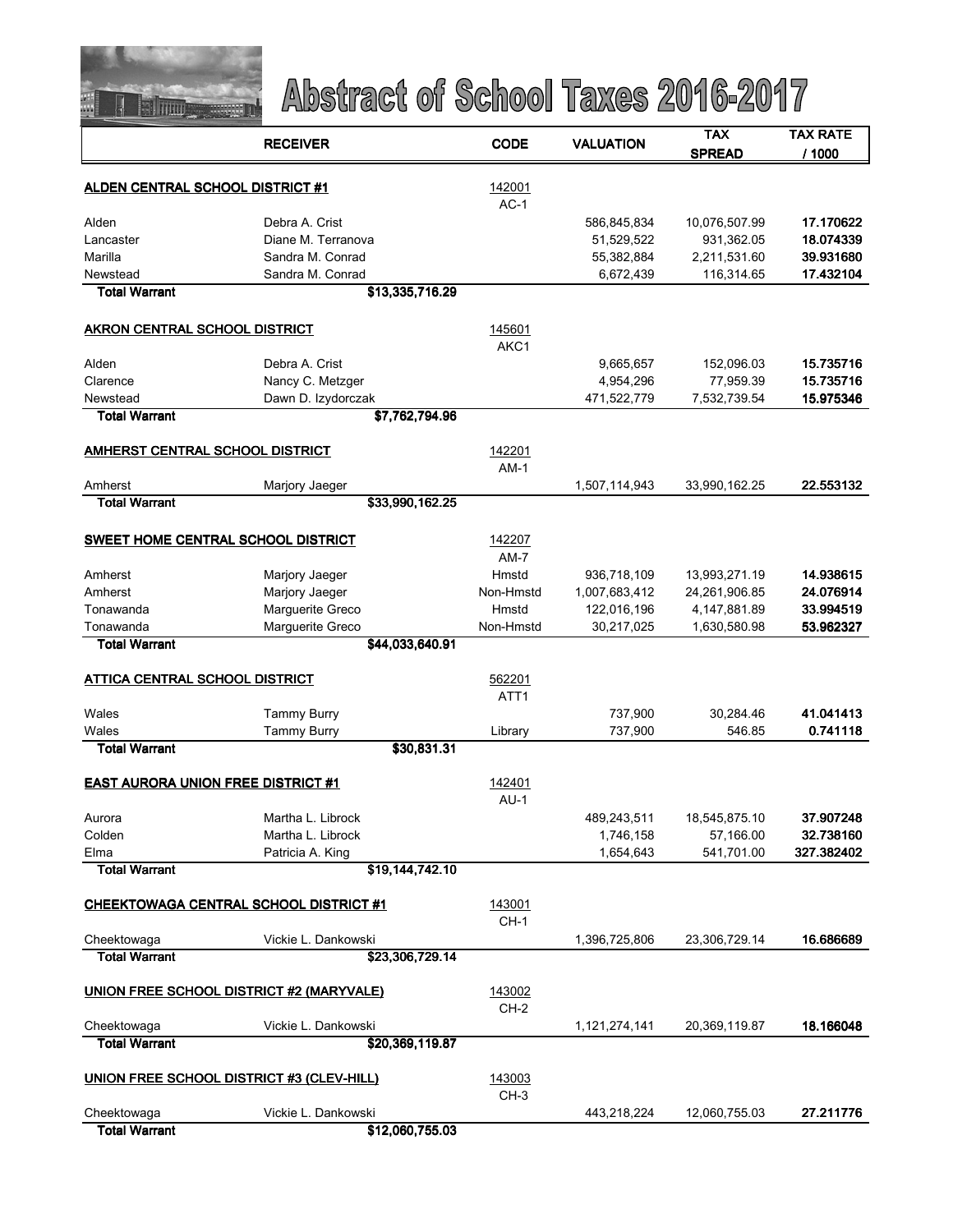

| <b>RECEIVER</b>                              |                                                | <b>CODE</b>                | <b>VALUATION</b>          | <b>TAX</b>                 | <b>TAX RATE</b>        |
|----------------------------------------------|------------------------------------------------|----------------------------|---------------------------|----------------------------|------------------------|
|                                              |                                                |                            |                           | <b>SPREAD</b>              | / 1000                 |
| <b>UNION FREE SCHOOL DISTRICT #9 (SLOAN)</b> |                                                | 143009                     |                           |                            |                        |
|                                              |                                                | $CH-9$                     |                           |                            |                        |
| Cheektowaga                                  | Vickie L. Dankowski                            |                            | 441,600,112               | 14,206,024.33              | 32.169431              |
| West Seneca<br><b>Total Warrant</b>          | Jacqueline A. Felser                           |                            | 12,811,251                | 1,030,326.64               | 80.423578              |
|                                              | \$15,236,350.97                                |                            |                           |                            |                        |
| <b>CLARENCE CENTRAL SCHOOL DISTRICT</b>      |                                                | 143201                     |                           |                            |                        |
|                                              |                                                | CLC1                       |                           |                            |                        |
| Amherst                                      | Marjory Jaeger                                 |                            | 97,654,565                | 1,552,300.56               | 15.895832              |
| Clarence                                     | Nancy C. Metzger                               |                            | 2,844,595,099             | 41, 147, 938.55            | 14.465306              |
| Lancaster                                    | Diane M. Terranova                             |                            | 54,888,584                | 835,785.72                 | 15.226950              |
| Newstead                                     | Dawn D. Izydorczak                             |                            | 119,170,105               | 1,750,071.27               | 14.685489              |
| <b>Total Warrant</b>                         | \$45,286,096.10                                |                            |                           |                            |                        |
|                                              |                                                |                            |                           |                            |                        |
| SPRINGVILLE-GRIFFITH INSTITUTE               |                                                | 143801<br>CNC <sub>1</sub> |                           |                            |                        |
| Aurora                                       | Martha L. Librock                              |                            | 678,327                   | 30,271.15                  | 44.626192              |
| <b>Boston</b>                                | Laurie Pfeffer                                 |                            | 49,993,783                | 921,513.30                 | 18.432558              |
| Colden                                       | Laurie Pfeffer                                 |                            | 75,833,092                | 2,922,668.18               | 38.540802              |
| Collins                                      | Laurie Pfeffer                                 |                            | 36,275,315                | 1,042,635.73               | 28.742293              |
| Concord                                      | Laurie Pfeffer                                 |                            | 232,590,266               | 8,964,215.39               | 38.540802              |
| Sardinia                                     | Laurie Pfeffer                                 |                            | 24,877,053                | 781,229.44                 | 31.403617              |
| <b>Total Warrant</b>                         | \$14,662,533.19                                |                            |                           |                            |                        |
|                                              |                                                |                            |                           |                            |                        |
| DEPEW UNION FREE SCHOOL                      |                                                | 143007<br><b>DUFC</b>      |                           |                            |                        |
| Cheektowaga                                  | Vickie L. Dankowski                            |                            | 563,627,139               | 12,022,271.71              | 21.330186              |
| Lancaster                                    | Diane M. Terranova                             |                            | 238, 192, 197             | 5,348,088.19               | 22.452827              |
| <b>Total Warrant</b>                         | \$17,370,359.90                                |                            |                           |                            |                        |
|                                              |                                                |                            |                           |                            |                        |
| <b>EDEN CENTRAL SCHOOL DISTRICT #1</b>       |                                                | 144001                     |                           |                            |                        |
|                                              |                                                | $EC-1$                     |                           |                            |                        |
| <b>Boston</b>                                | Mary Jo Hultquist                              |                            | 111,587,054               | 2,311,548.03               | 20.715199              |
| Concord                                      | Mary Jo Hultquist                              |                            | 5,461,664                 | 236,564.32                 | 43.313598              |
| Eden<br>Evans                                | Mary Jo Hultquist<br>Lynn M. Krajacic          |                            | 334,003,604<br>47,534,619 | 9,945,992.39<br>974,101.04 | 29.778099<br>20.492455 |
| <b>North Collins</b>                         | Mary Jo Hultquist                              |                            | 10,350,485                | 229,371.36                 | 22.160446              |
| <b>Total Warrant</b>                         | \$13,697,577.14                                |                            |                           |                            |                        |
|                                              |                                                |                            |                           |                            |                        |
| <b>FRONTIER CENTRAL SCHOOL DISTRICT #4</b>   |                                                | 144804                     |                           |                            |                        |
|                                              |                                                | $FR-4$                     |                           |                            |                        |
| Eden                                         | Catherine A. Rybczynski                        |                            | 1,077,034                 | 23,951.00                  | 22.237924              |
| Hamburg                                      | Catherine A. Rybczynski                        |                            | 1,407,090,810             | 37,784,550.42              | 26.852958              |
| <b>Total Warrant</b>                         | \$37,808,501.42                                |                            |                           |                            |                        |
| <b>GRAND ISLAND CENTRAL SCHOOL DISTRICT</b>  |                                                | 144601                     |                           |                            |                        |
|                                              |                                                | GIC <sub>1</sub>           |                           |                            |                        |
| Grand Island                                 | Patricia A. Frentzel                           |                            | 1,690,817,285             | 32,281,396.41              | 19.092185              |
| <b>Total Warrant</b>                         | \$32,281,396.41                                |                            |                           |                            |                        |
|                                              |                                                |                            |                           |                            |                        |
| <b>GOWANDA CENTRAL SCHOOL DISTRICT</b>       |                                                | 047201                     |                           |                            |                        |
|                                              |                                                | GOC <sub>1</sub>           |                           |                            |                        |
| Collins<br>Collins                           | <b>Community Bank</b>                          |                            | 90,996,199<br>90,996,199  | 2,055,689.58<br>31,643.47  | 22.590939<br>0.347747  |
| <b>North Collins</b>                         | <b>Community Bank</b><br><b>Community Bank</b> | Library                    | 20,213                    | 313.27                     | 15.498435              |
| <b>North Collins</b>                         | <b>Community Bank</b>                          | Library                    | 20,213                    | 4.82                       | 0.238570               |
| <b>Total Warrant</b>                         | \$2,087,651.14                                 |                            |                           |                            |                        |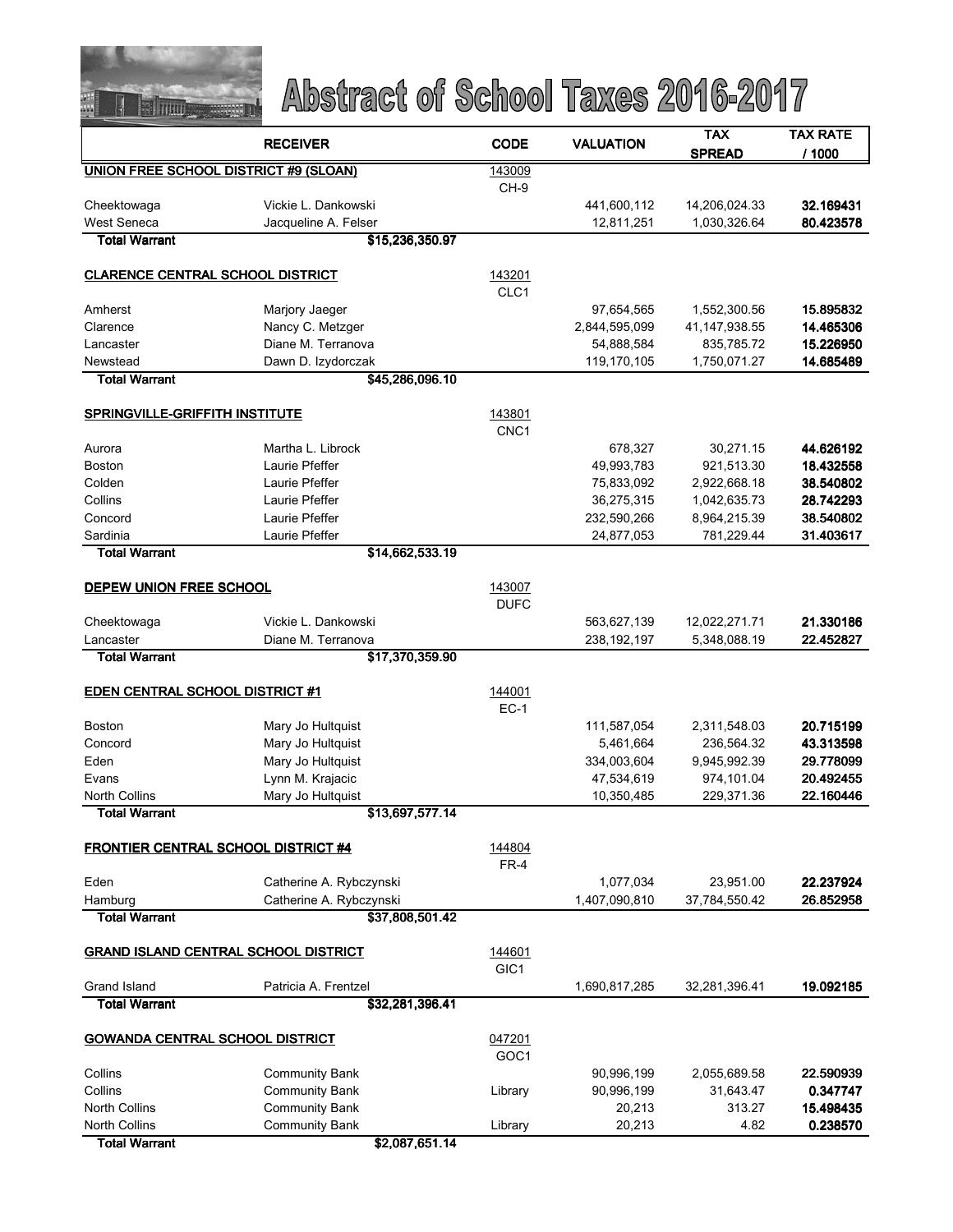

|                                             | <b>RECEIVER</b>         | <b>CODE</b>      | <b>VALUATION</b> | <b>TAX</b>    | <b>TAX RATE</b> |
|---------------------------------------------|-------------------------|------------------|------------------|---------------|-----------------|
|                                             |                         |                  |                  | <b>SPREAD</b> | 11000           |
| <b>HAMBURG CENTRAL SCHOOL DISTRICT</b>      |                         | 144801           |                  |               |                 |
|                                             |                         | $HC-1$           |                  |               |                 |
| Boston                                      | Catherine A. Rybczynski |                  | 292,316,402      | 6,116,740.59  | 20.925068       |
| Eden                                        | Catherine A. Rybczynski |                  | 5,913,308        | 177,871.03    | 30.079785       |
| Hamburg                                     | Catherine A. Rybczynski |                  | 704,916,814      | 25,604,524.25 | 36.322760       |
| <b>Orchard Park</b>                         | Catherine A. Rybczynski |                  | 95, 193, 544     | 3,425,377.38  | 35.983295       |
| <b>Total Warrant</b>                        | \$35,324,513.25         |                  |                  |               |                 |
| HOLLAND CENTRAL SCHOOL DISTRICT             |                         | 145001           |                  |               |                 |
|                                             |                         | HDC1             |                  |               |                 |
| Aurora                                      | Martha L. Librock       |                  | 5,612,863        | 198,198.58    | 35.311494       |
| Colden                                      | June E. McArthur        |                  | 46,750,443       | 1,424,999.18  | 30.480977       |
| Concord                                     | June E. McArthur        |                  | 303,702          | 9,256.84      | 30.479999       |
| Holland                                     | June E. McArthur        |                  | 215,330,992      | 3,281,689.97  | 15.240212       |
| Sardinia                                    | June E. McArthur        |                  | 27,821,012       | 690,987.53    | 24.836894       |
| Wales                                       | June E. McArthur        |                  | 29,453,306       | 987,510.41    | 33.527999       |
| <b>Total Warrant</b>                        | \$6,592,642.51          |                  |                  |               |                 |
|                                             |                         |                  |                  |               |                 |
| <b>IROQUOIS CENTRAL SCHOOL DISTRICT #1</b>  |                         | 144201           |                  |               |                 |
|                                             |                         | IRC <sub>1</sub> |                  |               |                 |
| Aurora                                      | Martha L. Librock       |                  | 20,078,254       | 812,202.40    | 40.451844       |
| Elma                                        | Patricia A. King        |                  | 54,221,461       | 19,013,598.93 | 350.665559      |
| Lancaster                                   | Diane M. Terranova      |                  | 11,254,113       | 181,652.01    | 16.140944       |
| Marilla                                     | Dawn Pearce             |                  | 127,398,945      | 4,572,779.64  | 35.893387       |
| Wales                                       | Melinda Eaton           |                  | 89,918,281       | 3,464,609.00  | 38.530641       |
| <b>Total Warrant</b>                        | \$28,044,841.98         |                  |                  |               |                 |
| <b>LANCASTER CENTRAL SCHOOL DISTRICT #1</b> |                         | 145201           |                  |               |                 |
|                                             |                         | $LC-1$           |                  |               |                 |
| Cheektowaga                                 | Vickie L. Dankowski     |                  | 349,507,409      | 5,658,438.97  | 16.189754       |
| Elma                                        | Patricia A. King        |                  | 673,432          | 251,864.24    | 374.001000      |
| Lancaster                                   | Diane M. Terranova      |                  | 2,567,976,886    | 43,562,689.95 | 16.963817       |
| <b>Total Warrant</b>                        | \$49,472,993.16         |                  |                  |               |                 |
| LAKE SHORE CENTRAL EVANS-BRANT SCHOOLS      |                         | 144401           |                  |               |                 |
|                                             |                         | LSC <sub>1</sub> |                  |               |                 |
| <b>Brant</b>                                | Barbara Daniel          |                  | 96,100,974       | 1,924,687.92  | 20.027767       |
| Eden                                        | Lynn M. Krajacic        |                  | 2,556,213        | 65,593.90     | 25.660577       |
| Evans                                       | Lynn M. Krajacic        |                  | 853,104,688      | 15,064,883.55 | 17.658892       |
| <b>Total Warrant</b>                        | \$17,055,165.37         |                  |                  |               |                 |
|                                             |                         | 145801           |                  |               |                 |
| NORTH COLLINS CENTRAL SCHOOL DISTRICT #1    |                         | NCC1             |                  |               |                 |
| <b>Brant</b>                                | Lock Box                |                  | 27,507,793       | 655,667.23    | 23.835690       |
| Collins                                     | Lock Box                |                  | 6,417,706        | 212,603.00    | 33.127569       |
| Concord                                     | Lock Box                |                  | 14,051,811       | 624,196.33    | 44.421059       |
| Eden                                        | Lock Box                |                  | 619,208          | 18,910.30     | 30.539496       |
| Evans                                       | Lynn M. Krajacic        |                  | 6,114,953        | 128,514.38    | 21.016413       |
| North Collins                               | Lock Box                |                  | 158,843,372      | 3,610,041.73  | 22.727053       |
| <b>Total Warrant</b>                        | \$5,249,932.97          |                  |                  |               |                 |
|                                             |                         |                  |                  |               |                 |